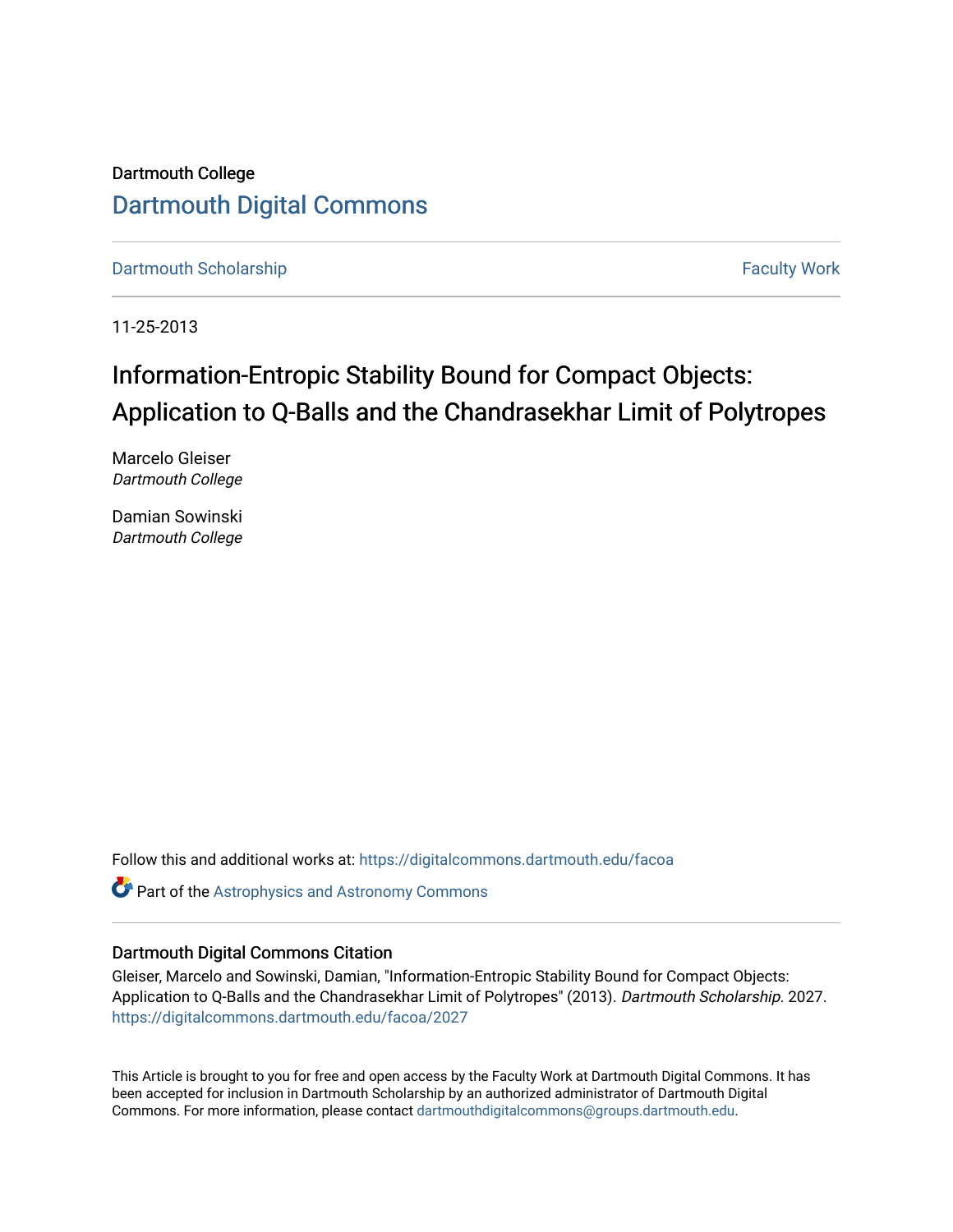# Information-Entropic Stability Bound for Compact Objects: Application to Q-Balls and the Chandrasekhar Limit of Polytropes

Marcelo Gleiser<sup>1,\*</sup> and Damian Sowinski<sup>1,[†](#page-4-1)</sup>

<sup>1</sup>Department of Physics and Astronomy, Dartmouth College, Hanover, NH 03755, USA

(Dated: November 14, 2013)

Spatially-bound objects across diverse length and energy scales are characterized by a binding energy. We propose that their spatial structure is mathematically encoded as information in their momentum modes and described by a measure known as configurational entropy (CE) [\[1\]](#page-4-2). Investigating solitonic Q-balls and stars with a polytropic equation of state  $P = K\rho^{\gamma}$ , we show that objects with large binding energy have low CE, whereas those at the brink of instability (zero binding energy) have near maximal CE. In particular, we use the CE to find the critical charge allowing for classically stable Q-balls and the Chandrasekhar limit for white dwarfs ( $\gamma = 4/3$ ) with an accuracy of a few percent.

PACS numbers: 11.10.Lm, 03.65.Ge,04.40.Dg,05.45.Yv

### INTRODUCTION

From subatomic to astrophysical scales, spatiallybound objects result from the interplay between attractive and repulsive interactions whenever there is an energy gain. This behavior is well-illustrated when the object can be described as composed of one or more types of particles of mass  $m_i$ . The atomic nucleus is an obvious example, where  $E_{\text{bind}} = M - [Zm_p + (A - Z)m_n]$ , with M the nucleus mass, A the mass number, and  $m_{p(n)}$  the proton (neutron) mass. The instability of the nucleus under fission occurs when  $E_{\text{bind}}$  approaches 0. In most classical and semi-classical applications, the main focus of this work, spatially-bound objects are solutions to the nonlinear equations modeling the system [\[2,](#page-4-3) [3\]](#page-4-4) with energy density vanishing at spatial infinity.

In most cases the methodology is similar: spatiallylocalized solutions are sought for certain boundary conditions; once found, their stability under certain classes of perturbations is explored, usually by varying one or more physical parameters. From solitons in field theory [\[3,](#page-4-4) [4\]](#page-4-5) to stellar objects [\[5,](#page-4-6) [6\]](#page-4-7), the onset of instability is usually identified by a growing perturbation.

In the present work we explore the physics of spatiallylocalized objects using a newly proposed quantity that, as will be shown here, discriminates between stable and unstable configurations without the use of perturbative techniques. Our method is based on the configurational entropy (CE) proposed by Gleiser and Stamatopoulos [\[1\]](#page-4-2). As we will see, the CE identifies both the onset of instability of a spatially-bound configuration (the maximum in CE), as well as the approach towards the optimal, or most bound, state (the minimum in CE) with an accuracy of a few percent.

We first introduce the definition of the configurational entropy. We then explore the stability of Q-balls, solitonlike objects constructed from a complex scalar field that owe their stability to a conserved  $U(1)$  global charge  $Q$ [\[11\]](#page-4-8). Next, we use the CE to investigate the stability of gravitationally-bound stars known as Newtonian polytropes [\[5,](#page-4-6) [6\]](#page-4-7), showing that the CE correctly predicts the onset of instability known as the Chandrasekhar limit for white dwarfs. We conclude with remarks on how to extend our approach to general-relativistic bound states and gravitational collapse.

#### CONFIGURATIONAL ENTROPY

Since we are interested in structures with spatiallylocalized energy, consider the set of square-integrable bounded functions  $f(\mathbf{x}) \in \mathbf{L}^2(\mathbf{R}^d)$  and their Fourier transforms  $F(\mathbf{k})$ . Now define the modal fraction  $f(\mathbf{k})$ ,

$$
f(\mathbf{k}) = \frac{|F(\mathbf{k})|^2}{\int |F(\mathbf{k})|^2 d^d \mathbf{k}},\tag{1}
$$

where the integration is over all **k** where  $F(\mathbf{k})$  is defined and d is the number of spatial dimensions.  $f(\mathbf{k})$  measures the relative weight of a given mode k. For periodic functions where a Fourier series is defined,  $f(\mathbf{k}) \rightarrow$  $f_{\mathbf{n}} = |A_{\mathbf{n}}|^2 / \sum |A_{\mathbf{n}}|^2$ , where  $A_{\mathbf{n}}$  is the coefficient of the n-th Fourier mode. (For details see [\[1\]](#page-4-2).) In the continuum, we further introduce the normalized modal fraction,  $f(\mathbf{k}) = f(\mathbf{k})/f(\mathbf{k}_{\text{max}})$ , where  $\mathbf{k}_{\text{max}}$  denotes the mode with maximum contribution to  $f(\mathbf{k})$ . The configurational entropy  $S_C[\tilde{f}]$  is defined as

<span id="page-1-0"></span>
$$
S_C[\tilde{f}] = -\int \tilde{f}(\mathbf{k}) \ln[\tilde{f}(\mathbf{k})] d^d \mathbf{k}.
$$
 (2)

The integrand  $\tilde{f}(\mathbf{k})$  ln $[\tilde{f}(\mathbf{k})]$  is the configurational entropy density. For configurations with a finite spatial extent (such as stars with radius  $R$ , see below) one must exclude irrelevant modes to avoid overcounting. In the spirit of Shannon's information entropy [\[7\]](#page-4-9),  $S_C[\tilde{f}]$  gives an informational measure of the relative weights of different kmodes composing the configuration: in the 1-dimensional discrete case it is maximized when all N modes carry the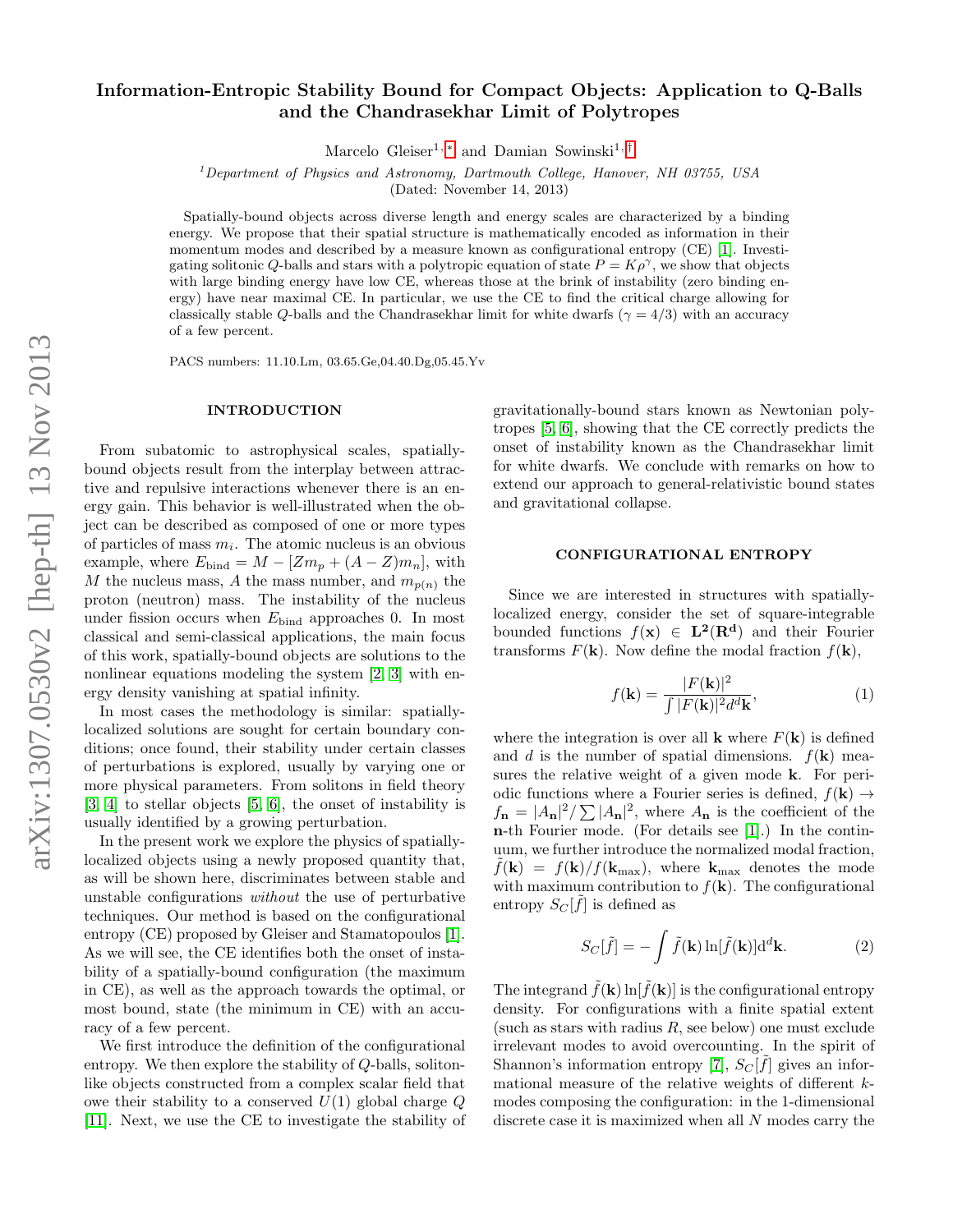same weight, the mode equipartition limit,  $f(k_i) = 1/N$ for any  $k_i$ , where  $S_C[f] = \ln N$ . If only a single mode is present,  $S_C[f] = 0$ .  $S_C[\tilde{f}]$  is, in a sense, an entropy of shape, a measure of the information content of a given spatial profile in terms of its momentum modes. The lower  $S_C[\tilde{f}]$ , the less information is needed to characterize the shape. Our definition of configurational entropy should not be confused with that used in more traditional thermodynamic contexts, such as in protein folding [\[8\]](#page-4-10) and the liquid to glass transition [\[9\]](#page-4-11).

#### Q-BALLS

Q-balls are nontopological solitons first proposed by Coleman [\[11\]](#page-4-8). Since then, they have been found in many model systems [\[12–](#page-4-12)[17\]](#page-5-0). In their simplest rendition (the one we will adopt here), they exist in models with a complex scalar field with a global  $U(1)$  symmetry thus guaranteeing a conserved net charge Q. We use the model of Ref. [\[18\]](#page-5-1) and refer the reader there for more details. The metric signature is  $(+,-,\ldots,-)$ . The Lagrangian density is

<span id="page-2-4"></span>
$$
\mathcal{L} = \partial_{\mu}\phi^{\dagger}\partial^{\mu}\phi - m^{2}\phi^{\dagger}\phi + b(\phi^{\dagger}\phi)^{2} - \frac{4c}{3}(\phi^{\dagger}\phi)^{3} , \quad (3)
$$

where the constants  $m^2$ , b, and c are real and positive. Writing the field as  $\phi(\mathbf{x},t) = \frac{1}{\sqrt{2}}$  $\frac{1}{2}\Phi(\mathbf{x})e^{i\omega t}$ , and introducing the dimensionless field  $X^2 \equiv \sqrt{c/m^2} \Phi^2$ , angular frequency  $\omega' = \omega/m$ , and spacetime variables  $x'_{\mu} = x_{\mu}m$ , the mass-energy of a configuration is

<span id="page-2-0"></span>
$$
M[X] = \frac{m^{3-d}}{\sqrt{c}} \int d^d \mathbf{x}' \left[ \frac{1}{2} (\nabla^{'2} X)^2 + \frac{1}{2} (1 - \omega'^2) X^2 - \frac{b'}{4} X^4 + \frac{1}{6} X^6 \right] \equiv \frac{m^{3-d}}{\sqrt{c}} E , \qquad (4)
$$

where  $b' \equiv b/(mc^{1/2})$ . In this model, Q-balls exist for  $2 \leq b' \leq 4\sqrt{3}/3 \simeq 2.309$ . The lower bound guarantees that  $\Phi_+$ , the other minimum of  $V(\Phi^2)$ , exists, while the upper bound ensures that vacuum at  $\Phi = 0$  is the global minimum. Q-balls are thus nonperturbative excitations of the physical vacuum at  $\Phi = 0$ . Henceforth we will drop the primes. (This means that  $m\sqrt{c} = 1$ , as we see from definition of  $b'$ .) As  $\omega \to 1$  we approach unstable configurations known as Q-clouds, characterized by smallamplitudes and large spatial extension [\[19\]](#page-5-2). Q-balls are solutions of the equation

<span id="page-2-2"></span>
$$
\nabla_d^2 X = -\omega^2 X + \frac{dV}{dX} \equiv U'(X) , \qquad (5)
$$

and hence live in the "upside-down" potential  $-U(X)$ . Solutions must satisfy the boundary conditions  $X(0) =$  $X_0, X'(0) = 0$  and  $X(r \to \infty) = 0$ , and are possible when

 $U(X_{+})$  < 0, which translates into the inequality  $\omega_c \geq$  $\sqrt{1-\frac{3b^{\prime 2}}{16}}$ . Each solution leads to a conserved charge  $Q = \omega \int d^d x \Phi^2$ . (Q is in units of  $m^{2-d}/\sqrt{c}$ .) For each solution we can compute the binding energy  $E_{\text{bind}} = M Qm$ , where M is given in Eq. [4.](#page-2-0) Using Eq. [4](#page-2-0) and the dimensionless units condition  $m\sqrt{c} = 1$ , we can rewrite the net binding energy in  $d = 3$  as,

<span id="page-2-1"></span>
$$
\frac{E_{\text{bind}}}{Qm} = \frac{E}{Q} - 1.
$$
\n(6)

Each choice of b and  $\omega$  corresponds to a Q-ball with binding energy given by Eq. [6,](#page-2-1) a spherically-symmetric solution of Eq. [5](#page-2-2) with boundary conditions specified above. Classically stable configurations must have  $E/Q < 1$ . The solutions are found using a shooting method [\[10\]](#page-4-13) on 64-bit floating point accuracy initial conditions, with a  $4^{th}$ -order Runge-Kutta code using a step size of .01. To compute the configurational entropy for Q-balls and other classically unstable configurations  $(E/Q > 1)$  we use Eq. [2,](#page-1-0) with  $d = 3$ .

In Figure [1](#page-2-3) we plot the solution landscape of Q-balls as a function of  $b$  and  $\omega$ . The dashed lines denote contours of constant ratio  $E/Q$ . Q-balls exist within the central region. The bold black line denotes the classical stability limit  $E/Q = 1$ . We also indicate the Q-cloud region, within the classically unstable area above the  $E/Q = 1$ line.



<span id="page-2-3"></span>FIG. 1: (Color online.) The solution landscape of Q-balls for the potential of Eq. [3.](#page-2-4) The dotted (blue) lines represent contours of  $E/Q$ . The shaded region is forbidden by the inequality  $\omega_c \geq \sqrt{1 - 3b^2/16}$ , while the bold continuous line represents  $E/Q = 1$ . The thick dotted (red) line is the maximum of the configurational entropy (cf. Figure [2\)](#page-3-0). Its near overlap with the  $E/Q = 1$  line confirms that the CE provides an efficient measure of Q-ball stability.

In Figure [2](#page-3-0) we plot the ratio  $E/Q$  of Q-balls for several allowed values of b as a function of their configurational entropy. The CE is computed from the energy density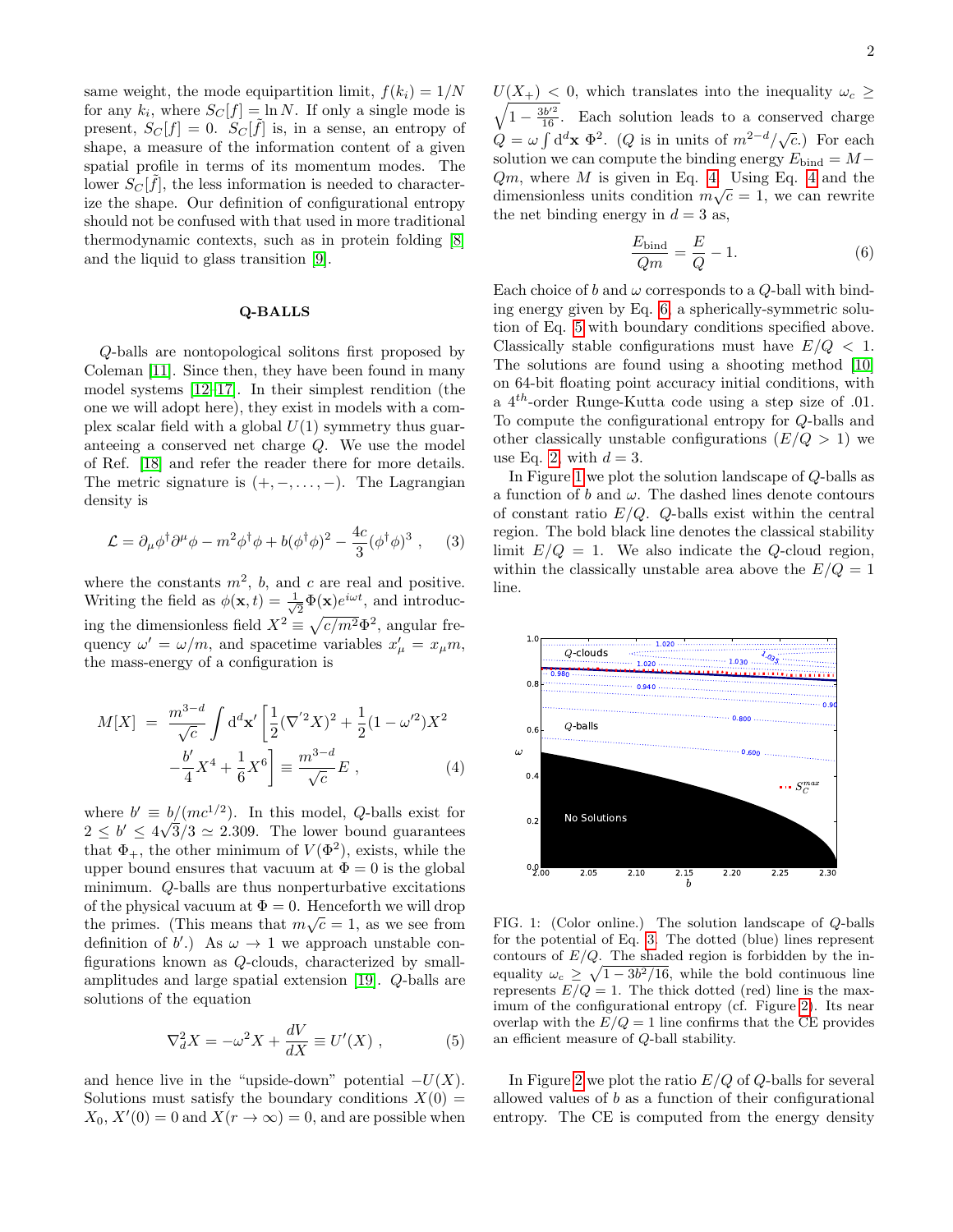$\rho(r)$  for each Q-ball solution. Each point corresponds to a solution of Eq. [5.](#page-2-2) The curves start at the lower left and run upwards with increasing  $\omega$ . Q-balls are classically stable when  $E/Q < 1$ . There is a clear correlation between the binding energy and the configurational entropy: Figure [1](#page-2-3) shows the maximal CE tracing the line of instability; Figure [2](#page-3-0) shows that the maximum CE overshoots the line of instability by no more than 3%.



<span id="page-3-0"></span>FIG. 2: Q-ball instability ratio versus configurational entropy parametrized by the value of  $\omega$  for several values of b. Percent errors indicate the deviation of the maximum CE from the instability line (dashed).

## NEWTONIAN STARS AND THE CHANDRASEKHAR LIMIT

Next we investigate Newtonian polytropes and show how the CE can determine both the region of optimal stability and the region of instability, in particular the Chandrasekhar limit for relativistic white dwarf stars. In Newtonian gravity, stars are described as selfgravitating objects in hydrostatic equilibrium. For a spherically-symmetric, non-rotating configuration with pressure  $P(r)$  and energy density  $\rho(r)$  we have [\[5,](#page-4-6) [6\]](#page-4-7).

<span id="page-3-1"></span>
$$
\frac{d}{dr}\left[\frac{r^2}{\rho(r)}\frac{dP(r)}{dr}\right] = -4\pi G r^2 \rho(r). \tag{7}
$$

Eq. [7](#page-3-1) is supplemented by a general polytropic equation of state

<span id="page-3-2"></span>
$$
P = K\rho^{\gamma},\tag{8}
$$

where the constant  $K$  depends on the entropy per nucleon and chemical composition. No heat flow throughout the object requires  $\gamma$  to be the adiabatic index, defined as the ratio of the heat capacities of the fluid at constant pressure and volume. Small mass, stable white dwarfs are

well-modeled by  $\gamma = 5/3$  and  $K = \frac{\hbar^2}{15m}$  $\frac{\hbar^2}{15m_e\pi^2}\left(\frac{3\pi^2}{m_N}\right)$  $\frac{3\pi^2}{m_N\mu}\Big)^{5/3}$ , where  $m_{e(N)}$  is the electron (nucleon) mass, and  $\mu \sim$ 2 is the number of nucleons per electron. The largest mass white dwarfs are modeled by  $\gamma = 4/3$  and  $\overline{K} =$  $\hbar$  $\frac{\hbar}{12\pi^2} \left( \frac{3\pi^2}{m_N} \right)$  $\frac{3\pi^2}{m_N\mu}\Big]^{4/3}$ [\[5,](#page-4-6) [6\]](#page-4-7). The binding energy for polytropes with N nucleons,  $E_{\text{bind}} = M - Nm_N$ , can be written as  $E = -\frac{(3\gamma - 4)}{(5\gamma - 6)}$  $\frac{(3\gamma-4)}{(5\gamma-6)}\frac{GM^2}{R}$ , where  $M=\int_0^R 4\pi r^2 \rho(r)dr$  is the star's mass and R its radius, defined from  $\rho(R) = 0$ . Solutions to Eqs. [7](#page-3-1) and [8](#page-3-2) must satisfy  $\rho(0) = \rho_c$  and  $\rho'(0) = 0$ , and are found introducing new variables  $\rho(r) =$  $\rho_c\theta(\xi)^{1/(\gamma-1)}$  and  $\xi = r/\alpha$ , with  $\alpha^2 = \frac{K\gamma}{4\pi G(\gamma-1)}\rho_c^{(\gamma-2)}$ . Equation [7](#page-3-1) then becomes the Lane-Emden equation with boundary conditions  $\theta(0) = 1$  and  $\theta'(0) = 0$ ,

$$
\frac{1}{\xi^2} \frac{d}{d\xi} \xi^2 \frac{d\theta}{d\xi} + \theta^{1/(\gamma - 1)} = 0.
$$
 (9)

Solutions are found via a  $4^{th}$ -order Runge-Kutta method with step size 10<sup>−</sup><sup>3</sup> . The CE is computed from the energy density using Eq. [2.](#page-1-0) Since stars have a finite radius (where  $\rho(R) = 0$  or, equivalently,  $\theta(\xi_R) = 0$ ), the integration is in the interval  $k \in [k_{\min} = \pi/R, \infty)$ . This ensures that only modes with wavelengths smaller than the polytrope contribute to the configurational entropy density.

In Figure [3](#page-4-14) (top) the dashed lines show the energy density profiles for polytropes with  $\gamma = 5/3$  (cold white dwarf) and  $\gamma = 4/3$  (Chandrasekhar limit). The solid lines correspond to the solutions for the minimum and maximum of the configurational entropy as depicted in Figure [4.](#page-4-15) The bottom graph in Figure [3](#page-4-14) shows the difference  $(\Delta)$  between the two curves. The white dwarf with  $\gamma = 5/3$  corresponding to a non-relativistic stable bound state is well-approximated by the minimum of the CE, while the marginally stable ultra-relativistic  $\gamma = 4/3$ case is near the CE maximum.

Recalling the results for Q-balls, we see that the configurational entropy provides a clear signature both for the optimal bound states (those with low CE) and for the marginally stable states (those with maximal CE). Indeed, we propose that the CE offers an independent criterion to determine the stability of spatially-bound configurations based solely in the informational content of their spatial profiles: the CE maximum represents the boundary between stability and instability.

## SUMMARY AND OUTLOOK

We have investigated an entropic measure of ordering in field configuration space for nonlinear models with spatially-localized energy solutions. By studying the binding energy of Q-balls and of Newtonian polytropes as examples, we have found that this measure, the configurational entropy defined in Ref. [\[1\]](#page-4-2), can be used to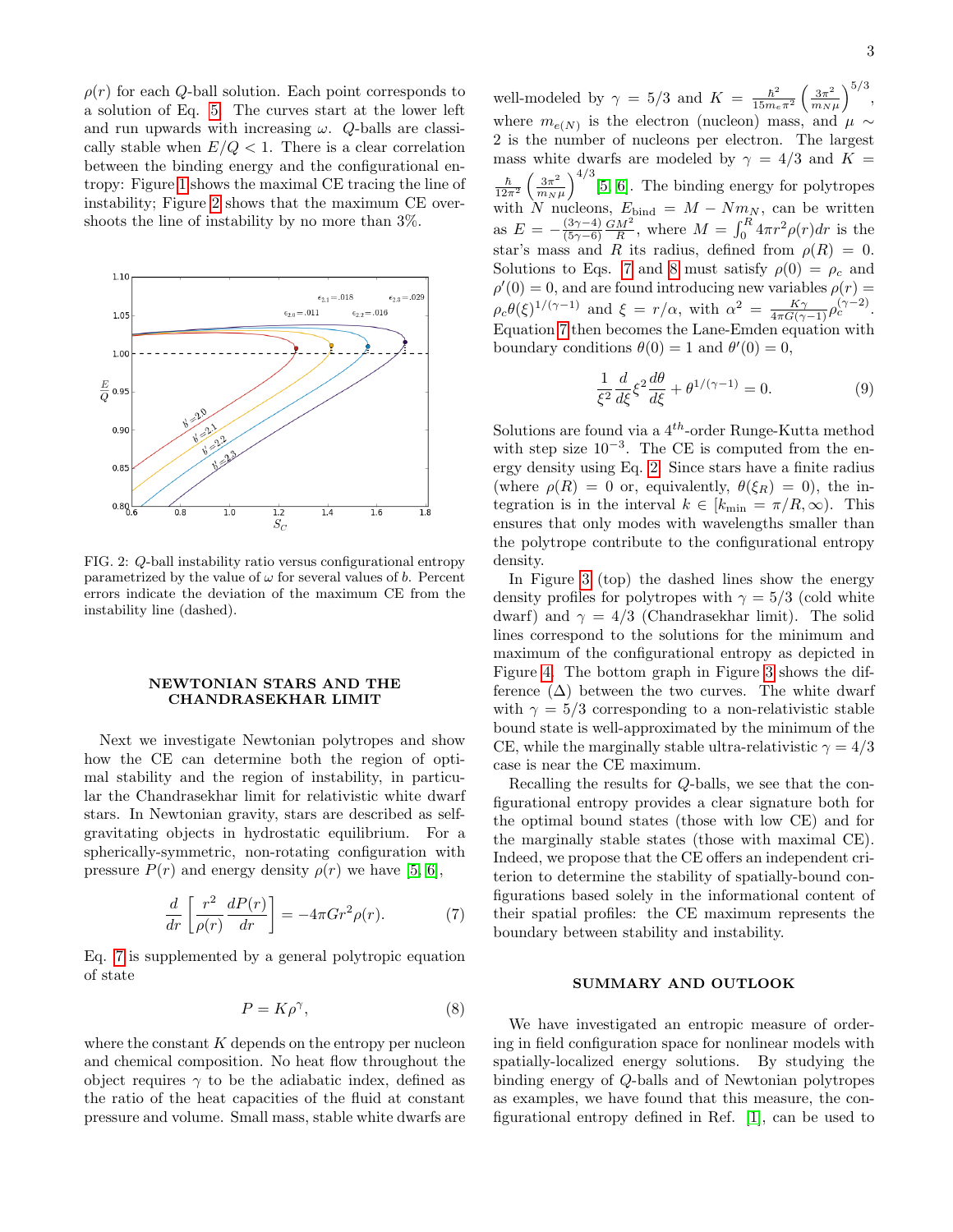

<span id="page-4-14"></span>FIG. 3: Energy density vs. radius for polytropes with  $\gamma = 5/3$ (Cold White Dwarf) and  $\gamma = 4/3$  (Chandrasekhar limit). (Top) Dashed lines are solutions to the Lane-Emden equation, while continuous lines are solutions corresponding to the CE minimum and maximum, respectively. (Bottom) The difference between the two sets of curves.



<span id="page-4-15"></span>FIG. 4: Volume weighted configurational entropy for Newtonian polytropes. Note how the CE minimum is within a few percent of the stable polytrope with  $\gamma = 5/3$ , modeling nonrelativistic white dwarfs, while the CE maximum is within a few percent of the Chandrasekhar limit  $\gamma = 4/3$ .

establish the region of stability for such compact objects with excellent accuracy. In particular, the CE maximum corresponds to the boundary between stability and instability, while optimally-bound structures have nearminimal CE. Although we have been unable so far to offer a formal proof relating the maximum of the configurational entropy to the boundary between stability and instability of spatially-bound objects, the evidence presented here, together we the results of Ref. [\[1\]](#page-4-2), indicates that such proof is worth pursuing and that this relationship is quite general, possibly opening a new door in the study of complex systems in nature. It is possible that the agreement found here can be improved and made exact (within numerical accuracy) with a deeper understanding of the physical nature of the CE and its relation to the dynamical constraints of bound systems. Work along these lines is in progress.

We also intend to extend this study to general relativistic systems, exploring how the CE may give an indication of gravitational collapse such as in Oppenheimer-Snyder [\[5,](#page-4-6) [6\]](#page-4-7) or in establishing the stability of boson stars [\[20\]](#page-5-3). As in Ref. [\[21\]](#page-5-4), we will then need a full time-dependent treatment. It is an open question whether there is a relation between the CE and Bekenstein's universal upper bound to entropy-to-energy ratio for bounded systems [\[22\]](#page-5-5).

MG is supported in part by a National Science Foundation grant PHY-1068027. MG and DS acknowledge support from the John Templeton Foundation grant under the New Frontiers in Astronomy & Cosmology program.

- <span id="page-4-0"></span><sup>∗</sup> Electronic address: [mgleiser@dartmouth.edu](mailto:mgleiser@dartmouth.edu)
- <span id="page-4-1"></span>† Electronic address: [Damian.Sowinski.GR@dartmouth.edu](mailto:Damian.Sowinski.GR@dartmouth.edu)
- <span id="page-4-2"></span>[1] M. Gleiser and N. Stamatopoulos, Phys. Lett. B 713, 304 (2012).
- <span id="page-4-3"></span>[2] S. Scott, Nonlinear Science:Emergence and Dynamics of Coherent Structures (Oxford University Press, Oxford, UK, 2003).
- <span id="page-4-4"></span>[3] A. Vilenkin and E. P. S. Shellard, Cosmic Strings and Other Topological Defects (Cambridge University Press, 1994).
- <span id="page-4-5"></span>[4] R. Rajamaran, Solitons and Instantons (North-Holland, Amsterdam, 1987).
- <span id="page-4-6"></span>[5] S. Weinberg, Gravitation and Cosmology: Principles and Applications of the General Theory of Relativity (J. Wiley & Sons, New York, 1972).
- <span id="page-4-7"></span>[6] S. L. Shapiro and S. A. Teukolsky, Black Holes, White Dwarfs, and Neutron Stars: The Physics of Compact Objects (J. Wiley & Sons, New York, 1983).
- <span id="page-4-9"></span>[7] C. E. Shannon, The Bell System Technical J. 27, 379 (1948); ibid. 623 (1948).
- <span id="page-4-10"></span>[8] P. L. Privalov and G. I. Makhatadze, J. Mol. Biol. 232, 660 (1993); J. N. Onuchic, P. G. Wolynes, Z. Luthey-Schulten, and N. D. Socci, PNAS 92, 3626 (1995); J. H. Missimer et al., Protein Sci., 16, 1349 (2007).
- <span id="page-4-11"></span>[9] S. Sastry, Nature 409, 164 (2001); P. K. Gupta and J. C. Mauro, J. Non-Crystalline Solids, 355, 595 (2009).
- <span id="page-4-13"></span>[10] W. H. Press, S. A. Teukolsky, W. T. Vetterling, and B. P. Flannery, Numerical Recipes: The Art of Scientific Computing 2nd ed. (Cambridge University Press, Cambridge, UK, 1992).
- <span id="page-4-8"></span>[11] S. Coleman, Nucl. Phys. B 262, 263 (1985); [Erratumibid. B 269, 744 (1986)].
- <span id="page-4-12"></span>[12] A. Safian, S. Coleman, and M. Axenides, Nucl. Phys. B